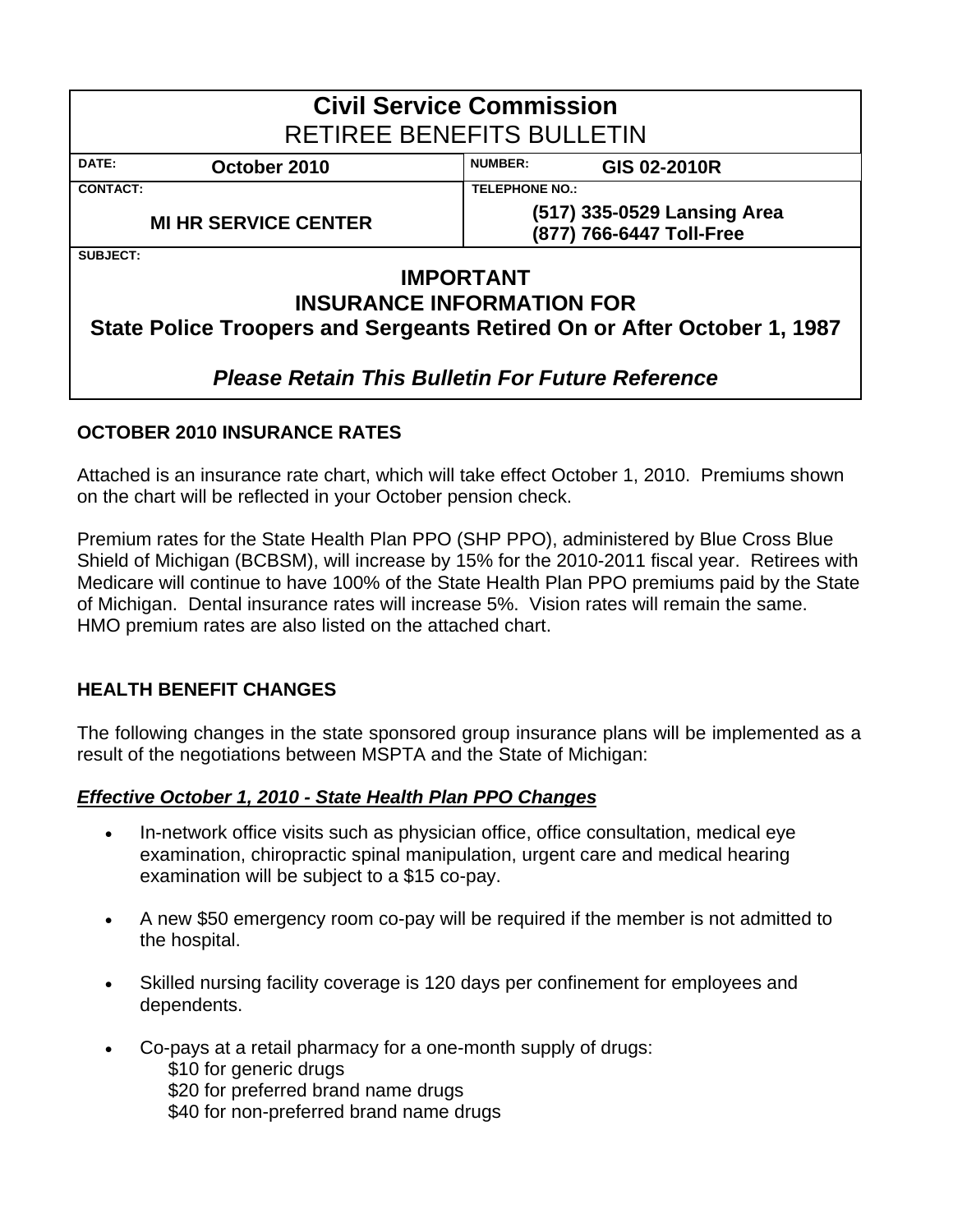- Co-pays at mail order for a three-month supply of drugs: \$20 for generic drugs \$40 for preferred brand name drugs \$80 for non-preferred brand name drugs
- Mental Health and Substance Abuse services will be administered by Magellan Health Services for all retirees enrolled in the SHP PPO. New Magellan identification cards will be mailed to retirees in late September.

#### *Effective January 1, 2011 - State Health Plan PPO Changes*

• The in-network deductible will increase to \$300 per individual and \$600 per family. The out-of-network deductible will increase to \$600 per individual and \$1,200 per family.

## **NEW HEALTH INSURANCE OPTION – COPS TRUST**

A new optional health insurance plan will be made available later this year. This offering, through the Coalition of Public Safety Employees Health Trust (COPS), will not replace the State's current plans, but is an option you may choose instead of the SHP PPO or an HMO. Additional information will be provided at a later date announcing a special enrollment opportunity.

#### **IMPORTANT MEDICARE ENROLLMENT INFORMATION**

#### **Medicare Parts A and B**

Medicare automatically enrolls you in Parts A and B. You **must** remain enrolled in Medicare Parts A and B to continue your health care coverage as a retiree. If you decline Medicare Part B, you may be **financially responsible** for up to 80% of your Part B health care claims.

## **REMINDERS FOR MEMBERS OF BLUE CROSS BLUE SHIELD OF MICHIGAN**

**SUPPORT Program** – Durable Medical Equipment, Prosthetic and Orthotic Devices, and Medical Supplies: (800) 321-8074

Through this program, you can obtain durable medical equipment, prosthetic and orthotic devices, and medical supplies with no copays or deductibles when they are obtained within the SUPPORT network.

#### **Walgreens Specialty Pharmacy for Specialty Drugs:** (866) 515-1355

Specialty drugs are prescription medications that require special handling, administration or monitoring. Specialty drugs treat complex and chronic conditions. You can fill prescriptions for specialty drugs at a retail pharmacy, but not all pharmacies will dispense specialty drugs. Call your pharmacy in advance to verify that it can fill your prescription. If your pharmacy cannot fill your specialty medication, prescriptions should be filled through Walgreens Specialty Pharmacy mail order service.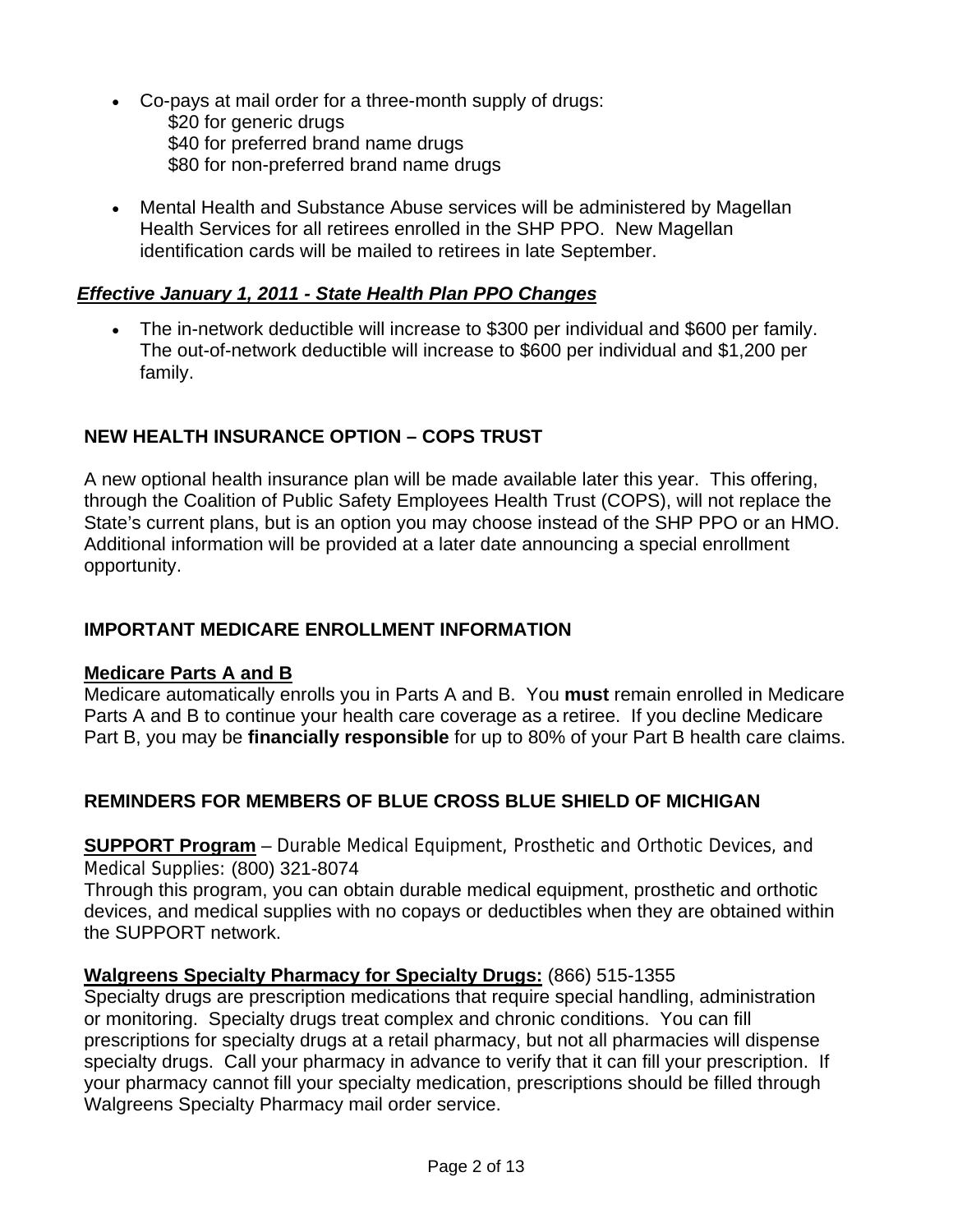#### **Blue Health Connection Program:** (800) 775-2583

As a Blues member, you and your covered dependents can participate in several wellness programs offered through Blue Health Connection. Through this program, you have access to general health education, health coaching, a smoking cessation program, online health resources, and a 24-hour nurse help line.

#### **CHANGING INSURANCE CARRIERS**

As a retiree, you are not restricted to an open enrollment window to make changes to your health insurance plan. Changes are subject to a "rolling enrollment window" with the following changes subject to a **six-month waiting period**:

- A. The retiree is enrolled in an HMO and wants to enroll in the SHP PPO.
- B. The retiree does not notify ORS within 30 days of a qualifying event (marriage, death, divorce or involuntary loss of coverage).
- C. The retiree is currently not enrolled in any insurance plan.

The six-month waiting period **is waived** when:

- A. The retiree is enrolled in the State Health Plan PPO and wants to enroll in an HMO.
- B. The retiree is currently in an HMO and wants to transfer to a different HMO.
- C. The retiree is enrolled in an HMO and is moving out of the service area.
- D. The retiree notifies ORS within 30 days of a qualifying event (marriage, death, divorce or involuntary loss of coverage).

#### **Changing Your Benefit Options**

If you wish to make changes to your State Health, Dental or Vision plans (enroll, add or delete dependents), you may do so by using miAccount, the online account access tool available through ORS website. If you have not yet registered in miAccount, go to [www.michigan.gov/orsmiaccount](http://www.michigan.gov/orsmiaccount) and click on "State Police Retirement System" in the center of the page. From the log-in page, click on "Register Now". Once you are logged in, click on "Insurance Plans" from the links on the left side of the screen.

If you are unable to access miAccount, you can use the Insurance Enrollment/Change Request (R0752H) available on the ORS website at www.michigan.gov/orsmsp. On the left side of the screen, click on "Forms and Publications", then "For Retirees" in the center of the page. Please send your completed form to ORS.

## **HMO**

To enroll in an HMO, request the enrollment form directly from the HMO. HMO contact information is included with this mailing. Send your completed HMO form, along with the Insurance Enrollment/Change Request (R0452H) to ORS. If you make your changes through miAccount, you only need to submit the HMO form to ORS.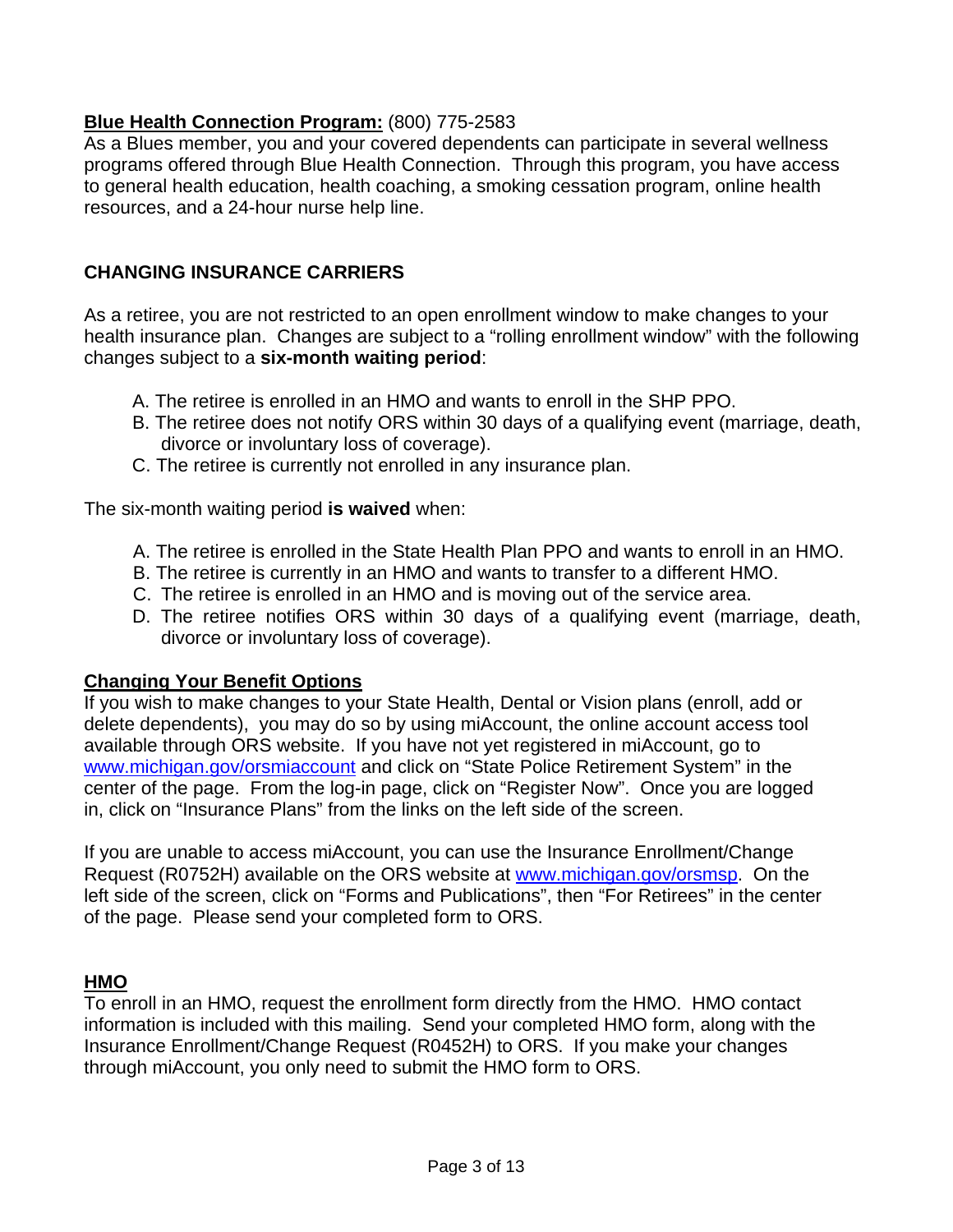## **ADDITIONAL INFORMATION**

Information regarding COBRA rights to continue State sponsored group insurances is available on the Civil Service Commission (CSC) website at: www.michigan.gov/employeebenefits. From the left menu, click "COBRA", then click "COBRA Notice – Retiree" in the center of the page.

The HIPAA Notice of Privacy Practices for the benefits plans is also available on the CSC website at [www.michigan.gov/employeebenefits.](http://www.michigan.gov/employeebenefits) From the left menu, click on "HIPAA". You may also contact the Employee Benefits Division at: (800) 505-5011 or (517) 373- 7977.

## **QUESTIONS**

Questions regarding the information contained in this bulletin may be directed to the MI HR Service Center toll-free at (877) 766-6447, in the Lansing area at (517) 335-0529 or the Michigan Relay Center for the hearing impaired at 711.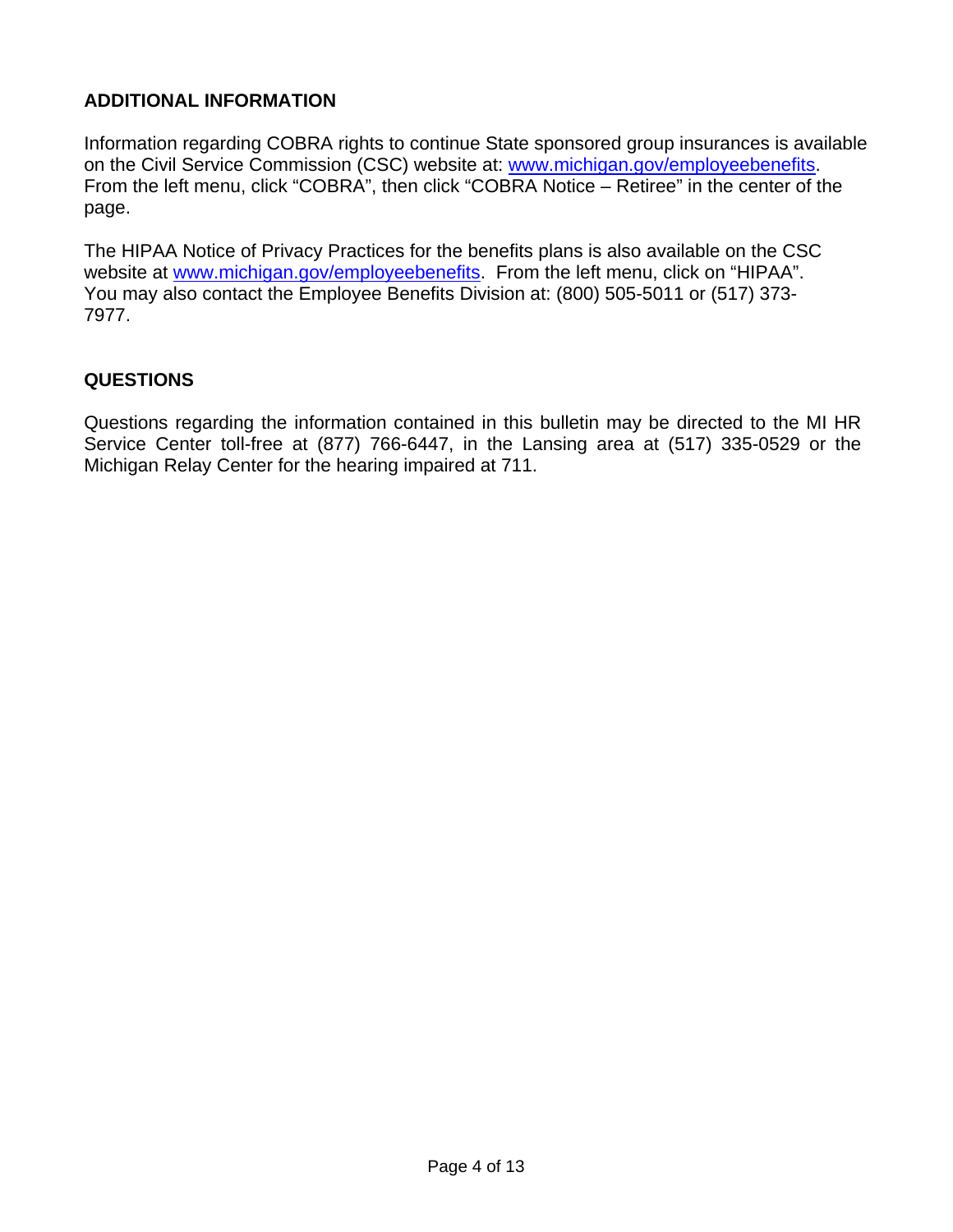## Notice of Creditable Prescription Drug Coverage For Medicare-Eligible Employees, Retirees, and Dependents Enrolled in the State of Michigan Health Plans **October 2010**

This notice is for all current State employees, retirees, and dependents with prescription drug coverage under a health plan offered by the State of Michigan [including the State Health Plan PPO and approved Health Maintenance Organizations (HMOs)] who are Medicare-eligible or will become Medicare-eligible within the next 12 months.

#### **IF YOU ARE NOT MEDICARE-ELIGIBLE AND WILL NOT BECOME MEDICARE-ELIGIBLE IN THE NEXT 12 MONTHS, YOU MAY DISREGARD THIS NOTICE.**

If you are eligible for Medicare, you can enroll in a Medicare Part D prescription drug plan (Part D Plan) when you first become eligible for Medicare and each year thereafter between November 15 and December 31. All Part D Plans provide at least a standard level of coverage set by Medicare. You must decide whether to enroll in a Part D Plan or keep your State Health Plan prescription drug coverage. This notice gives important information to help you decide.

- 1. The State of Michigan has determined that the prescription drug coverage provided under its health plans is, on average for all plan participants, expected to pay out at least as much as the standard Medicare prescription drug coverage and is, therefore, considered creditable coverage.
- 2. Because the prescription drug coverage under the State health plans is creditable coverage, you can keep your State Health Plan prescription drug coverage; you do not have to enroll in a Part D Plan.
- 3. If you decide to enroll in a Part D Plan, you will not have to pay a penalty to enroll for Part D Plan coverage, unless you do not join the Part D Plan within 63 days after your State health plan prescription drug coverage ends.
- 4. Your current State Health Plan coverage pays for other health expenses (hospitalizations, doctor visits, etc.) in addition to prescription drugs. You will still be eligible to receive these other benefits if you choose to enroll in a Part D Plan.
- 5. If you decide to enroll in a Part D Plan, **your prescription drug coverage under the State health plan will stop** and we cannot guarantee that you will be eligible to restore coverage if you later discontinue your Part D Plan.
- 6. **You do not need to take any action if you wish to continue your prescription drug coverage under your current State health plan.**

**Please keep this Notice. If you enroll in a new Part D Plan approved by Medicare, you may be required to provide a copy of this Notice to avoid paying a higher premium amount.**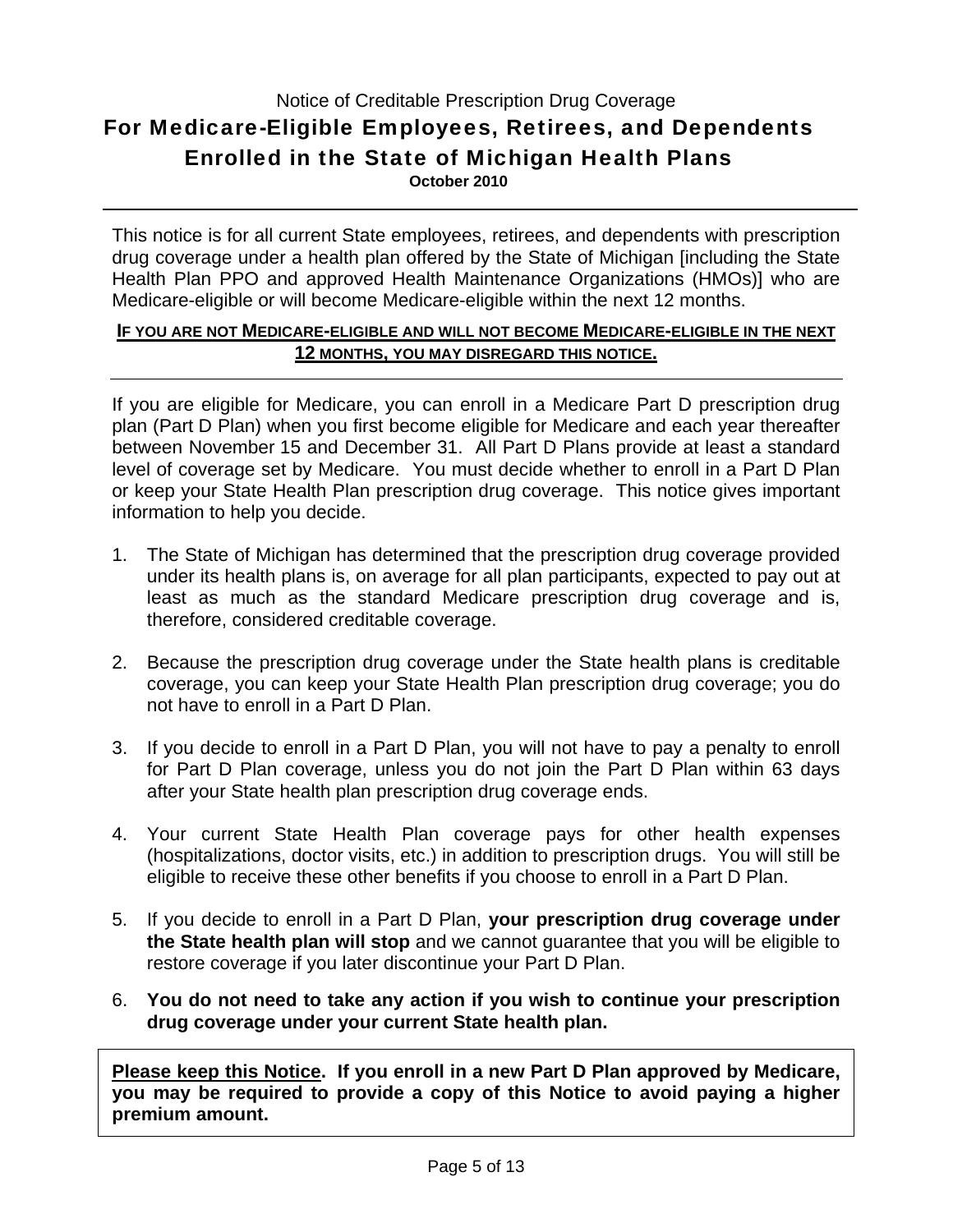#### **This Notice of Creditable Coverage is provided by the Michigan Civil Service Commission, Employee Benefits Division, P.O. Box 30002, Lansing, MI 48909.**

For questions regarding **this notice only** (and not general Medicare information), please call the MI HR Service Center at (517) 335-0529 or (877) 766-6447, or 711 for the Michigan Relay Center for the hearing impaired. You will receive this notice annually. You also may request a copy from the Employee Benefits Division or print a copy of this notice from the Employee Benefits section of the Michigan Civil Service Commission website at [www.michigan.gov/mdcs.](http://www.michigan.gov/mdcs)

## **WHERE TO GET MORE INFORMATION ABOUT MEDICARE PART D:**

More detailed information about Medicare plans that offer prescription drug coverage is in the "Medicare & You" handbook. You will get a copy of the handbook in the mail every year from Medicare. You may also be contacted directly by Medicare prescription drug plans. For more information about Medicare prescription drug plans:

- 1. Visit [www.medicare.gov](http://www.medicare.gov/) for personalized information. The "Medicare & You" booklet is also available for download on this site.
- 2. Call 1-800-MEDICARE (1-800-633-4227) or 1-877-486-2048 (TTY).
- 3. Call your State Health Insurance Assistance Program for personalized help. Michigan residents may call 1-800-803-7174. For other states, look in the "Medicare & You" handbook for telephone numbers.

For people with limited income and resources, help paying for Medicare prescription drug coverage may be available. Information about this help is available online from the Social Security Administration (SSA) at [www.socialsecurity.gov,](http://www.socialsecurity.gov/) or by phone at 1-800- 772-1213 or 1-800-325-0778 (TTY).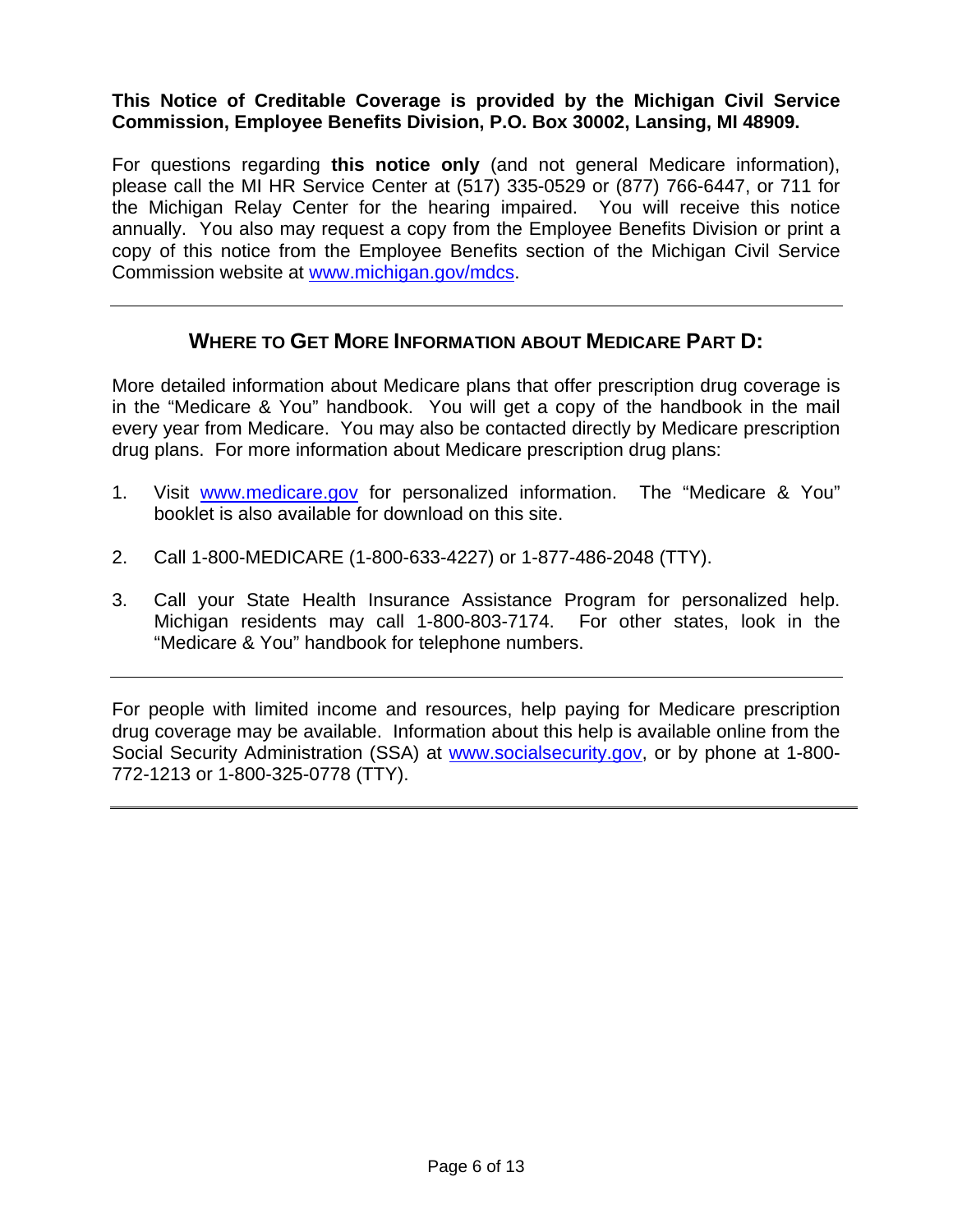# **CIVIL SERVICE COMMISSION EMPLOYEE BENEFIT DIVISION**

#### **FY 2010 - 2011 GROUP INSURANCE PREMIUM RATES**

#### **STATE POLICE RETIREMENT - MONTHLY RATES**

**Effective October 1, 2010** 

#### **Rates apply to retirees under the State's Defined Benefit Retirement Plan and to those who converted from the Defined Benefit Plan to the Defined Contribution plan.**

| 121-BCBS     |                                           | Retiree     | <b>State</b>   | <b>MONTHLY</b>           | Retiree        |  |
|--------------|-------------------------------------------|-------------|----------------|--------------------------|----------------|--|
|              |                                           | Share       | Share          | <b>TOTAL</b>             | <b>COBRA</b>   |  |
| G            | <b>Retiree Only</b>                       | \$<br>36.72 | \$<br>697.66   | 734.38<br>\$             | 749.07<br>\$.  |  |
|              | Retiree & Spouse                          | \$<br>73.44 | 1,395.31<br>\$ | 1,468.75<br>\$           | 1,498.13<br>\$ |  |
| $\mathsf{R}$ | Retiree & Child(ren)                      | \$<br>46.25 | \$<br>878.80   | \$<br>925.05             | 943.55<br>\$.  |  |
| W            | Retiree, Spouse & Child(ren)              | \$<br>85.01 | \$<br>1,615.24 | \$1,700.25               | 1,734.26<br>\$ |  |
| H            | Retiree 65+ Only                          | \$          | \$<br>385.05   | $\mathfrak{S}$<br>385.05 | 392.75<br>S    |  |
| M            | Retiree 65+ & Spouse 65+                  | \$          | \$<br>770.12   | \$<br>770.12             | 785.52<br>S    |  |
| S            | Retiree 65+ & Child(ren)                  | \$          | \$.<br>575.74  | \$<br>575.74             | 587.25<br>\$.  |  |
| X            | Retiree 65+ & Spouse 65+ & Child(ren)     | \$<br>-     | \$1,001.65     | \$<br>1,001.65           | 1,021.68<br>\$ |  |
| N            | Retiree under 65 & Spouse 65+             | \$          | \$1,119.43     | \$1,119.43               | \$1,141.82     |  |
| P            | Retiree 65+ & Spouse under 65             | \$          | \$1,119.43     | \$1,119.43               | \$1,141.82     |  |
| Y            | Retiree under 65, Spouse 65+ & Child(ren) | \$          | \$1,350.95     | \$1,350.95               | \$1,377.97     |  |
| Z            | Retiree 65+, Spouse under 65 & Child(ren) | \$          | \$1,350.95     | \$1,350.95               | \$1,377.97     |  |

| <b>Retirees' State Dental Plan</b> |                              |  |              |  |              |  |                |  |              |  |
|------------------------------------|------------------------------|--|--------------|--|--------------|--|----------------|--|--------------|--|
| <b>DDR</b>                         |                              |  | Retiree      |  | <b>State</b> |  | <b>MONTHLY</b> |  | Retiree      |  |
|                                    |                              |  | <b>Share</b> |  | <b>Share</b> |  | <b>TOTAL</b>   |  | <b>COBRA</b> |  |
| E.                                 | <b>Retiree Only</b>          |  | 4.37         |  | 39.28        |  | 43.65          |  | 44.52        |  |
| S                                  | <b>Retiree &amp; Spouse</b>  |  | 7.95         |  | 71.59        |  | 79.54          |  | 81.13        |  |
| $\mathsf{C}$                       | Retiree & Child(ren)         |  | 9.72         |  | 87.44        |  | 97.16          |  | 99.10        |  |
|                                    | Retiree, Spouse & Child(ren) |  | 13.31        |  | 119.75       |  | 133.06         |  | 135.72       |  |

| <b>Retirees' State Vision Plan</b> |                              |    |         |     |              |  |                |    |              |  |
|------------------------------------|------------------------------|----|---------|-----|--------------|--|----------------|----|--------------|--|
| VBR                                |                              |    | Retiree |     | <b>State</b> |  | <b>MONTHLY</b> |    | Retiree      |  |
|                                    |                              |    | Share   |     | Share        |  | <b>TOTAL</b>   |    | <b>COBRA</b> |  |
| E                                  | <b>Retiree Only</b>          | \$ | 0.64    | \$  | 5.73         |  | 6.37           | \$ | 6.50         |  |
| S                                  | <b>Retiree &amp; Spouse</b>  | \$ | 1.05    | \$  | 9.32         |  | 10.36          | \$ | 10.57        |  |
| C                                  | Retiree & Child(ren)         | \$ | 1.45    | S   | 13.04        |  | 14.49          | \$ | 14.78        |  |
|                                    | Retiree, Spouse & Child(ren) | \$ | 1.86    | \$. | 16.62        |  | 18.48          | \$ | 18.85        |  |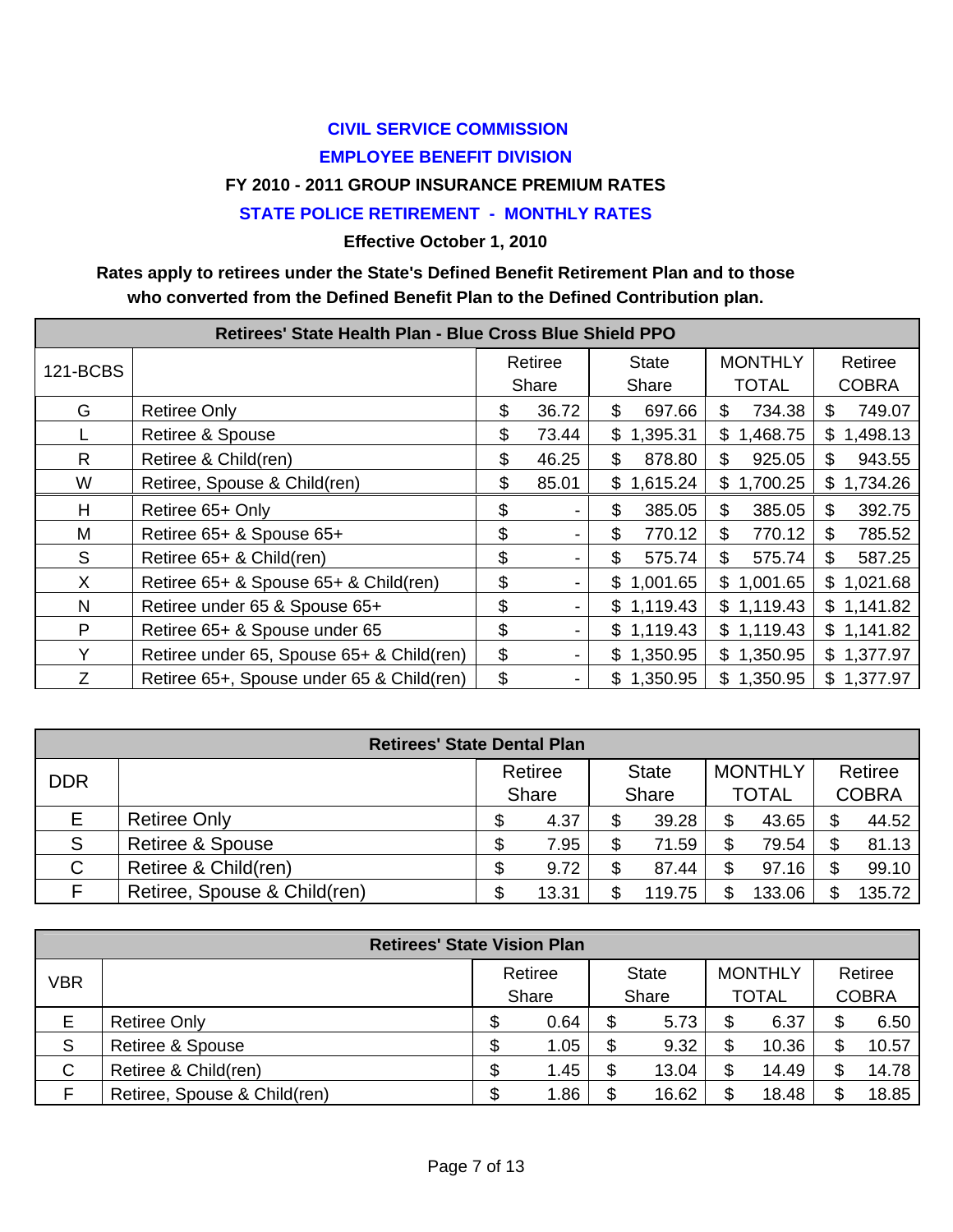|              | <b>Blue Care Network Mid-Michigan</b>                                               |                  |        |                          |                                |                         |
|--------------|-------------------------------------------------------------------------------------|------------------|--------|--------------------------|--------------------------------|-------------------------|
|              |                                                                                     |                  |        |                          |                                |                         |
| 171          |                                                                                     | Retiree<br>Share |        | <b>State</b><br>Share    | <b>MONTHLY</b><br><b>TOTAL</b> | Retiree<br><b>COBRA</b> |
|              | Rates for Retirees without Medicare. See enclosed postal code list for eligibility. |                  |        |                          |                                |                         |
| G            | <b>Retiree Only</b>                                                                 | \$               | 420.36 | \$<br>697.66             | \$1,118.02                     | \$1,140.38              |
|              | Retiree & Spouse                                                                    | \$               | 840.73 | \$1,395.31               | \$2,236.04                     | \$2,280.76              |
| $\mathsf{R}$ | Retiree & Child(ren)                                                                | \$               | 529.91 | \$<br>878.80             | \$1,408.71                     | \$1,436.88              |
| W            | Retiree, Spouse & Child(ren)                                                        | \$               | 978.57 | \$1,615.24               | \$2,593.81                     | \$2,645.69              |
|              | Rates for Retirees or Dependents with Medicare.                                     |                  |        |                          |                                |                         |
|              | Service Area: Clinton, Eaton, Ingham, and Jackson Counties.                         |                  |        |                          |                                |                         |
| H            | Retiree 65+ Only                                                                    | \$               | 36.97  | \$<br>385.05             | \$<br>422.02                   | \$<br>430.46            |
| M            | Retiree 65+ & Spouse 65+                                                            | \$               | 73.92  | \$<br>770.12             | \$<br>844.04                   | \$<br>860.92            |
| S            | Retiree 65+ & Child(ren)                                                            | \$               | 136.94 | \$<br>575.74             | $\frac{1}{2}$<br>712.68        | \$<br>726.93            |
| X            | Retiree 65+ & Spouse 65+ & Child(ren)                                               | \$               | 133.05 | $\mathbb{S}$<br>1,001.65 | \$<br>1,134.70                 | \$1,157.39              |
| N            | Retiree under 65 & Spouse 65+                                                       | \$               | 420.58 | \$1,119.43               | \$1,540.01                     | \$1,570.81              |
| P            | Retiree 65+ & Spouse under 65                                                       | \$               | 420.58 | \$1,119.43               | \$1,540.01                     | \$1,570.81              |
| Y            | Retiree under 65, Spouse 65+ & Child(ren)                                           | \$               | 479.72 | \$1,350.95               | \$1,830.67                     | \$1,867.28              |
| Z            | Retiree 65+, Spouse under 65 & Child(ren)                                           | \$               | 479.72 | \$1,350.95               | \$1,830.67                     | \$1,867.28              |

|     | <b>Blue Care Network East Michigan-Flint</b>                                        |    |         |    |              |                |                |  |  |  |  |
|-----|-------------------------------------------------------------------------------------|----|---------|----|--------------|----------------|----------------|--|--|--|--|
|     |                                                                                     |    |         |    |              |                |                |  |  |  |  |
| 181 |                                                                                     |    | Retiree |    | <b>State</b> | <b>MONTHLY</b> | Retiree        |  |  |  |  |
|     |                                                                                     |    | Share   |    | Share        | <b>TOTAL</b>   | <b>COBRA</b>   |  |  |  |  |
|     | Rates for Retirees without Medicare. See enclosed postal code list for eligibility. |    |         |    |              |                |                |  |  |  |  |
| G   | <b>Retiree Only</b>                                                                 | \$ | 341.32  | S  | 697.66       | \$1,038.98     | \$1,059.76     |  |  |  |  |
|     | Retiree & Spouse                                                                    | \$ | 682.66  | \$ | 1,395.31     | \$2,077.97     | \$2,119.53     |  |  |  |  |
| R   | Retiree & Child(ren)                                                                | \$ | 430.32  | S  | 878.80       | \$1,309.12     | 1,335.30<br>\$ |  |  |  |  |
| W   | Retiree, Spouse & Child(ren                                                         | \$ | 795.20  | S  | 1,615.24     | \$2,410.44     | \$2,458.65     |  |  |  |  |

|   |                                                                                         |    |        | Rates for Retirees or Dependents with Medicare. |              |  |            |  |  |  |  |  |  |
|---|-----------------------------------------------------------------------------------------|----|--------|-------------------------------------------------|--------------|--|------------|--|--|--|--|--|--|
|   | Service Area: Bay, Genesee, Gratiot, Lapeer, Midland, Shiawassee, and Tuscola Counties. |    |        |                                                 |              |  |            |  |  |  |  |  |  |
| Н | Retiree 65+ Only                                                                        |    | 54.35  | 385.05<br>S                                     | 439.40<br>\$ |  | 448.19     |  |  |  |  |  |  |
| M | Retiree 65+ & Spouse 65+                                                                | S  | 108.68 | 770.12<br>\$                                    | 878.80<br>S  |  | 896.38     |  |  |  |  |  |  |
| S | Retiree 65+ & Child(ren)                                                                | \$ | 133.80 | \$<br>575.74                                    | 709.54<br>\$ |  | 723.73     |  |  |  |  |  |  |
| X | Retiree 65+ & Spouse 65+ & Child(ren)                                                   | S  | 147.29 | 1,001.65<br>\$                                  | \$1,148.94   |  | \$1,171.92 |  |  |  |  |  |  |
| N | Retiree under 65 & Spouse 65+                                                           | S  | 358.95 | \$1,119.43                                      | \$1,478.38   |  | \$1,507.95 |  |  |  |  |  |  |
| P | Retiree 65+ & Spouse under 65                                                           | S  | 358.95 | \$1,119.43                                      | \$1,478.38   |  | \$1,507.95 |  |  |  |  |  |  |
|   | Retiree under 65, Spouse 65+ & Child(ren)                                               |    | 397.57 | 1,350.95<br>\$                                  | \$1,748.52   |  | \$1,783.49 |  |  |  |  |  |  |
| Ζ | Retiree 65+, Spouse under 65 & Child(ren)                                               |    | 397.57 | \$1,350.95                                      | \$1,748.52   |  | \$1,783.49 |  |  |  |  |  |  |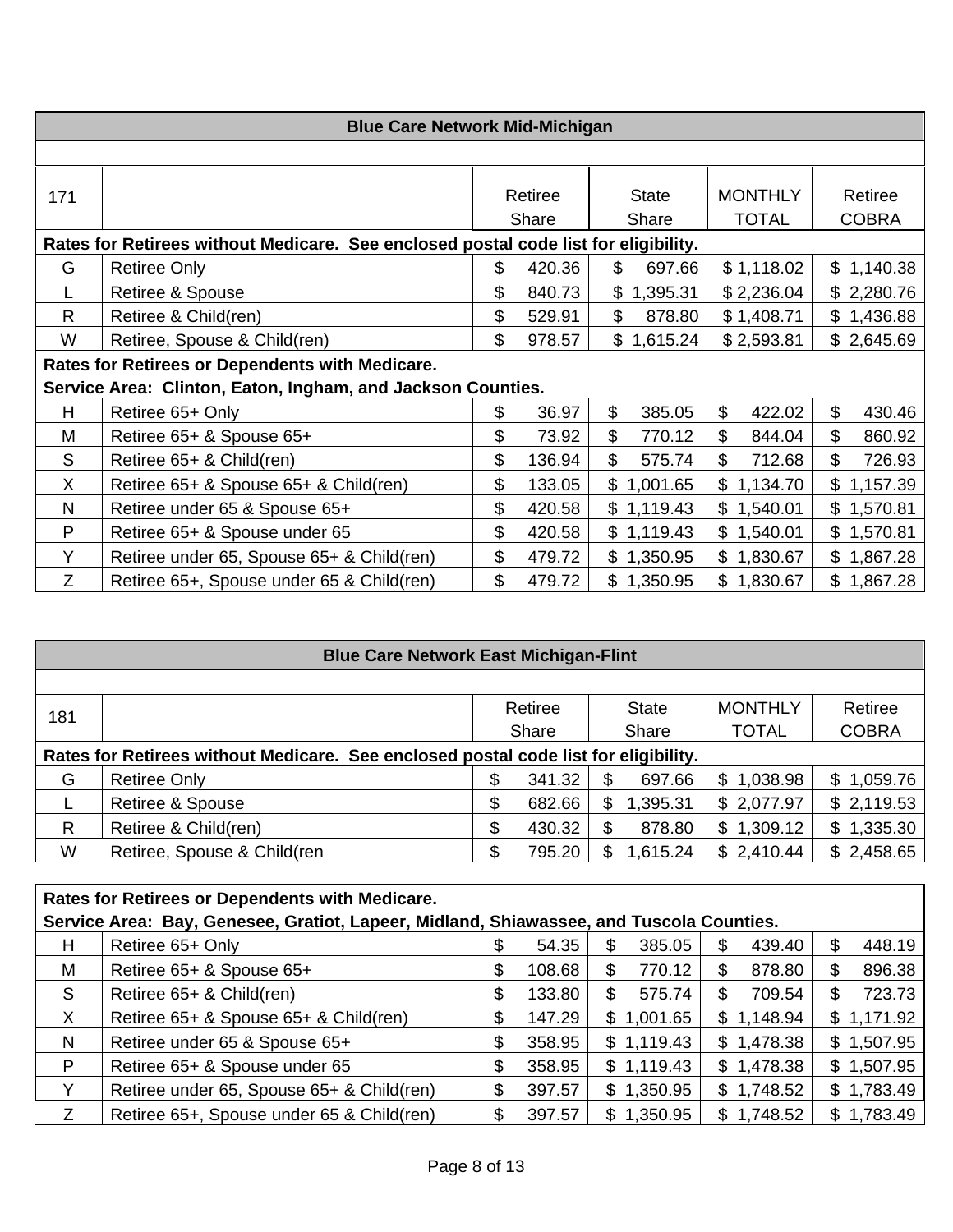|     | <b>Blue Care Network East Michigan-Saginaw</b>                                      |    |                         |    |            |    |                |    |              |  |  |
|-----|-------------------------------------------------------------------------------------|----|-------------------------|----|------------|----|----------------|----|--------------|--|--|
|     |                                                                                     |    |                         |    |            |    |                |    |              |  |  |
| 191 |                                                                                     |    | Retiree<br><b>State</b> |    |            |    | <b>MONTHLY</b> |    | Retiree      |  |  |
|     |                                                                                     |    | Share                   |    | Share      |    | <b>TOTAL</b>   |    | <b>COBRA</b> |  |  |
|     | Rates for Retirees without Medicare. See enclosed postal code list for eligibility. |    |                         |    |            |    |                |    |              |  |  |
| G   | <b>Retiree Only</b>                                                                 | \$ | 235.42                  | \$ | 697.66     | \$ | 933.08         | \$ | 951.74       |  |  |
|     | Retiree & Spouse                                                                    | \$ | 470.86                  | \$ | 1,395.31   | \$ | 1,866.17       |    | \$1,903.49   |  |  |
| R.  | Retiree & Child(ren)                                                                | \$ | 296.89                  | \$ | 878.80     |    | \$1,175.69     |    | \$1,199.20   |  |  |
| W   | Retiree, Spouse & Child(ren                                                         | \$ | 549.52                  | \$ | 1,615.24   |    | \$2,164.76     |    | \$2,208.06   |  |  |
|     | Rates for Retirees or Dependents with Medicare.                                     |    |                         |    |            |    |                |    |              |  |  |
|     | <b>Service Area: Saginaw County.</b>                                                |    |                         |    |            |    |                |    |              |  |  |
| H   | Retiree 65+ Only                                                                    | \$ | 54.35                   | \$ | 385.05     | \$ | 439.40         | \$ | 448.19       |  |  |
| M   | Retiree 65+ & Spouse 65+                                                            | \$ | 108.68                  | \$ | 770.12     | \$ | 878.80         | \$ | 896.38       |  |  |
| S   | Retiree 65+ & Child(ren)                                                            | \$ | 106.27                  | \$ | 575.74     | \$ | 682.01         | \$ | 695.65       |  |  |
| X   | Retiree 65+ & Spouse 65+ & Child(ren)                                               | \$ | 119.76                  |    | \$1,001.65 |    | \$1,121.41     |    | \$1,143.84   |  |  |
| N   | Retiree under 65 & Spouse 65+                                                       | \$ | 253.05                  |    | \$1,119.43 |    | \$1,372.48     |    | \$1,399.93   |  |  |
| P   | Retiree 65+ & Spouse under 65                                                       | \$ | 253.05                  |    | \$1,119.43 |    | \$1,372.48     |    | \$1,399.93   |  |  |
| Y   | Retiree under 65, Spouse 65+ & Child(ren)                                           | \$ | 264.14                  |    | \$1,350.95 |    | \$1,615.09     |    | \$1,647.39   |  |  |
| Z   | Retiree 65+, Spouse under 65 & Child(ren)                                           | \$ | 264.14                  |    | \$1,350.95 |    | \$1,615.09     |    | \$1,647.39   |  |  |

|     | <b>Blue Care Network Southeast Michigan</b>                                                  |    |         |              |                |                 |  |  |  |  |  |
|-----|----------------------------------------------------------------------------------------------|----|---------|--------------|----------------|-----------------|--|--|--|--|--|
|     |                                                                                              |    |         |              |                |                 |  |  |  |  |  |
| 211 |                                                                                              |    | Retiree | <b>State</b> | <b>MONTHLY</b> | Retiree         |  |  |  |  |  |
|     |                                                                                              |    | Share   | Share        | <b>TOTAL</b>   | <b>COBRA</b>    |  |  |  |  |  |
|     | Rates for Retirees without Medicare. See enclosed postal code list for eligibility.          |    |         |              |                |                 |  |  |  |  |  |
| G   | <b>Retiree Only</b>                                                                          | \$ | 382.11  | \$<br>697.66 | \$1,079.77     | \$1,101.37      |  |  |  |  |  |
|     | Retiree & Spouse                                                                             | \$ | 764.23  | \$1,395.31   | \$2,159.54     | \$2,202.73      |  |  |  |  |  |
| R   | Retiree & Child(ren)                                                                         | \$ | 481.71  | \$<br>878.80 | \$1,360.51     | \$1,387.72      |  |  |  |  |  |
| W   | Retiree, Spouse & Child(ren                                                                  | \$ | 889.83  | \$1,615.24   | \$2,505.07     | \$2,555.17      |  |  |  |  |  |
|     | Rates for Retirees or Dependents with Medicare.                                              |    |         |              |                |                 |  |  |  |  |  |
|     | Service Area: Livingston, Macomb, Monroe, Oakland, St. Clair, Washtenaw, and Wayne Counties. |    |         |              |                |                 |  |  |  |  |  |
| H   | Retiree 65+ Only                                                                             | \$ | 97.86   | \$<br>385.05 | \$<br>482.91   | \$<br>492.57    |  |  |  |  |  |
| M   | Retiree 65+ & Spouse 65+                                                                     | \$ | 195.70  | \$<br>770.12 | \$<br>965.82   | \$<br>985.14    |  |  |  |  |  |
| S   | Retiree 65+ & Child(ren)                                                                     | \$ | 187.90  | \$<br>575.74 | \$<br>763.64   | \$<br>778.91    |  |  |  |  |  |
| X.  | Retiree 65+ & Spouse 65+ & Child(ren)                                                        | \$ | 244.90  | \$1,001.65   | \$1,246.55     | 1,271.48<br>\$. |  |  |  |  |  |
| N   | Retiree under 65 & Spouse 65+                                                                | \$ | 443.25  | \$1,119.43   | \$1,562.68     | \$<br>1,593.93  |  |  |  |  |  |
| P   | Retiree 65+ & Spouse under 65                                                                | \$ | 443.25  | \$1,119.43   | \$<br>1,562.68 | 1,593.93<br>\$  |  |  |  |  |  |
| Y   | Retiree under 65, Spouse 65+ & Child(ren)                                                    | \$ | 492.46  | \$1,350.95   | \$1,843.41     | \$<br>1,880.28  |  |  |  |  |  |
| Ζ   | Retiree 65+, Spouse under 65 & Child(ren)                                                    | \$ | 492.46  | \$1,350.95   | \$1,843.41     | \$<br>1,880.28  |  |  |  |  |  |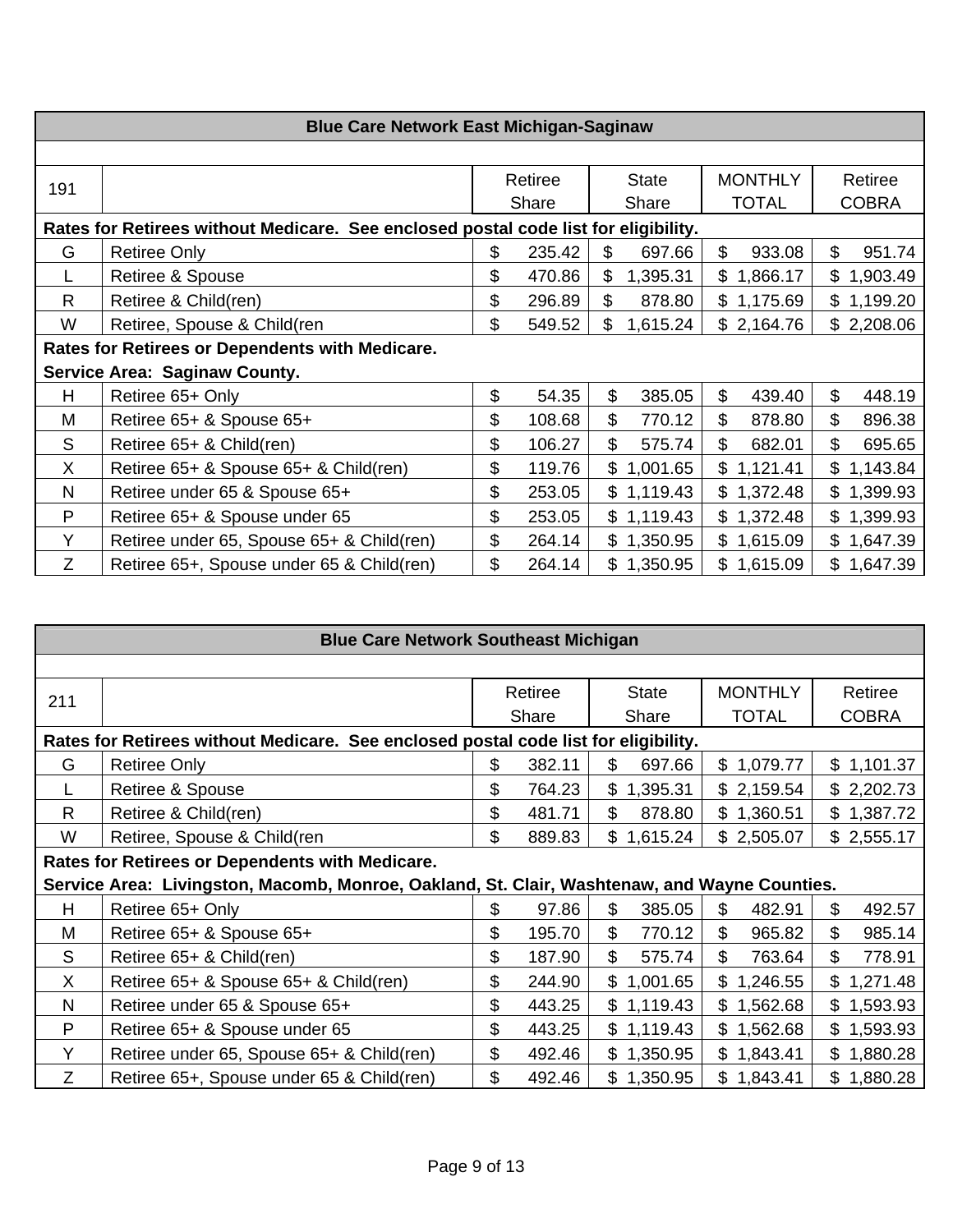|     | <b>Blue Care Network West Michigan-Great Lakes</b>                                          |       |         |                            |                                     |              |  |  |  |  |
|-----|---------------------------------------------------------------------------------------------|-------|---------|----------------------------|-------------------------------------|--------------|--|--|--|--|
|     |                                                                                             |       |         |                            |                                     |              |  |  |  |  |
| 311 |                                                                                             |       | Retiree | <b>State</b>               | <b>MONTHLY</b>                      | Retiree      |  |  |  |  |
|     |                                                                                             | Share |         | Share                      | <b>TOTAL</b>                        | <b>COBRA</b> |  |  |  |  |
|     | Rates for Retirees without Medicare. See enclosed postal code list for eligibility.         |       |         |                            |                                     |              |  |  |  |  |
| G   | <b>Retiree Only</b>                                                                         | \$    | 248.41  | \$<br>697.66               | $\boldsymbol{\mathsf{S}}$<br>946.07 | \$<br>964.99 |  |  |  |  |
|     | Retiree & Spouse                                                                            | \$    | 496.83  | \$<br>1,395.31             | \$1,892.14                          | \$1,929.98   |  |  |  |  |
| R   | Retiree & Child(ren)                                                                        | \$    | 313.25  | \$<br>878.80               | \$1,192.05                          | \$1,215.89   |  |  |  |  |
| W   | Retiree, Spouse & Child(ren                                                                 | \$    | 579.64  | $\mathfrak{S}$<br>1,615.24 | \$2,194.88                          | \$2,238.78   |  |  |  |  |
|     | Rates for Retirees or Dependents with Medicare.                                             |       |         |                            |                                     |              |  |  |  |  |
|     | Service Area: Allegan, Barry, Calhoun, Ionia, Kalamazoo, Kent, Montcalm, Muskegon, Newaygo, |       |         |                            |                                     |              |  |  |  |  |
|     | and Ottawa Counties.                                                                        |       |         |                            |                                     |              |  |  |  |  |
| H   | Retiree 65+ Only                                                                            | \$    | 20.77   | \$<br>385.05               | 405.82<br>\$                        | \$<br>413.94 |  |  |  |  |
| M   | Retiree 65+ & Spouse 65+                                                                    | \$    | 41.52   | \$<br>770.12               | \$<br>811.64                        | \$<br>827.87 |  |  |  |  |
| S   | Retiree 65+ & Child(ren)                                                                    | \$    | 76.06   | \$<br>575.74               | \$<br>651.80                        | \$<br>664.84 |  |  |  |  |
| X   | Retiree 65+ & Spouse 65+ & Child(ren)                                                       | \$    | 55.97   | \$1,001.65                 | \$1,057.62                          | \$1,078.77   |  |  |  |  |
| N   | Retiree under 65 & Spouse 65+                                                               | \$    | 232.46  | \$1,119.43                 | \$1,351.89                          | \$1,378.93   |  |  |  |  |
| P   | Retiree 65+ & Spouse under 65                                                               | \$    | 232.46  | \$1,119.43                 | \$1,351.89                          | \$1,378.93   |  |  |  |  |
| Y   | Retiree under 65, Spouse 65+ & Child(ren)                                                   | \$    | 246.92  | \$1,350.95                 | \$1,597.87                          | \$1,629.83   |  |  |  |  |
| Z   | Retiree 65+, Spouse under 65 & Child(ren)                                                   | \$    | 246.92  | \$1,350.95                 | \$1,597.87                          | \$1,629.83   |  |  |  |  |

|     | <b>Health Alliance Plan</b>                                                               |    |         |                |              |    |                |                |              |  |  |
|-----|-------------------------------------------------------------------------------------------|----|---------|----------------|--------------|----|----------------|----------------|--------------|--|--|
|     |                                                                                           |    |         |                |              |    |                |                |              |  |  |
| 201 |                                                                                           |    | Retiree |                | <b>State</b> |    | <b>MONTHLY</b> |                | Retiree      |  |  |
|     |                                                                                           |    | Share   |                | Share        |    | <b>TOTAL</b>   |                | <b>COBRA</b> |  |  |
|     | Rates for Retirees without Medicare. See enclosed postal code list for eligibility.       |    |         |                |              |    |                |                |              |  |  |
| G   | <b>Retiree Only</b>                                                                       | \$ | 204.77  | \$             | 697.66       | \$ | 902.43         | $\mathfrak{L}$ | 920.48       |  |  |
|     | Retiree & Spouse                                                                          | \$ | 409.55  | \$             | 1,395.31     |    | \$1,804.86     |                | \$1,840.96   |  |  |
| R   | Retiree & Child(ren)                                                                      | \$ | 258.28  | \$             | 878.80       |    | \$1,137.08     |                | \$1,159.82   |  |  |
| W   | Retiree, Spouse & Child(ren                                                               | \$ | 478.40  | $\mathfrak{L}$ | 1,615.24     |    | \$2,093.64     |                | \$2,135.51   |  |  |
|     | Rates for Retirees or Dependents with Medicare.                                           |    |         |                |              |    |                |                |              |  |  |
|     | Service Area: Genesee, Lapeer, Livingston, Macomb, Monroe, Oakland, St. Clair, Washtenaw, |    |         |                |              |    |                |                |              |  |  |
|     | and Wayne Counties.                                                                       |    |         |                |              |    |                |                |              |  |  |
| H   | Retiree 65+ Only                                                                          | \$ |         | \$             | 375.29       | \$ | 375.29         | \$             | 382.80       |  |  |
| M   | Retiree 65+ & Spouse 65+                                                                  | \$ |         | \$             | 750.58       | \$ | 750.58         | \$             | 765.59       |  |  |
| S   | Retiree 65+ & Child(ren)                                                                  | \$ | 34.20   | \$             | 575.74       | \$ | 609.94         | \$             | 622.14       |  |  |
| X   | Retiree 65+ & Spouse 65+ & Child(ren)                                                     | \$ | 37.71   |                | \$1,001.65   |    | \$1,039.36     | \$             | 1,060.15     |  |  |
| N   | Retiree under 65 & Spouse 65+                                                             | \$ | 158.29  |                | \$1,119.43   |    | \$1,277.72     |                | \$1,303.27   |  |  |
| P   | Retiree 65+ & Spouse under 65                                                             | \$ | 158.29  |                | \$1,119.43   |    | \$1,277.72     |                | \$1,303.27   |  |  |
| Y   | Retiree under 65, Spouse 65+ & Child(ren)                                                 | \$ | 215.55  |                | \$1,350.95   |    | \$1,566.50     |                | \$1,597.83   |  |  |
| Z   | Retiree 65+, Spouse under 65 & Child(ren)                                                 | \$ | 215.55  |                | \$1,350.95   |    | \$1,566.50     |                | \$1,597.83   |  |  |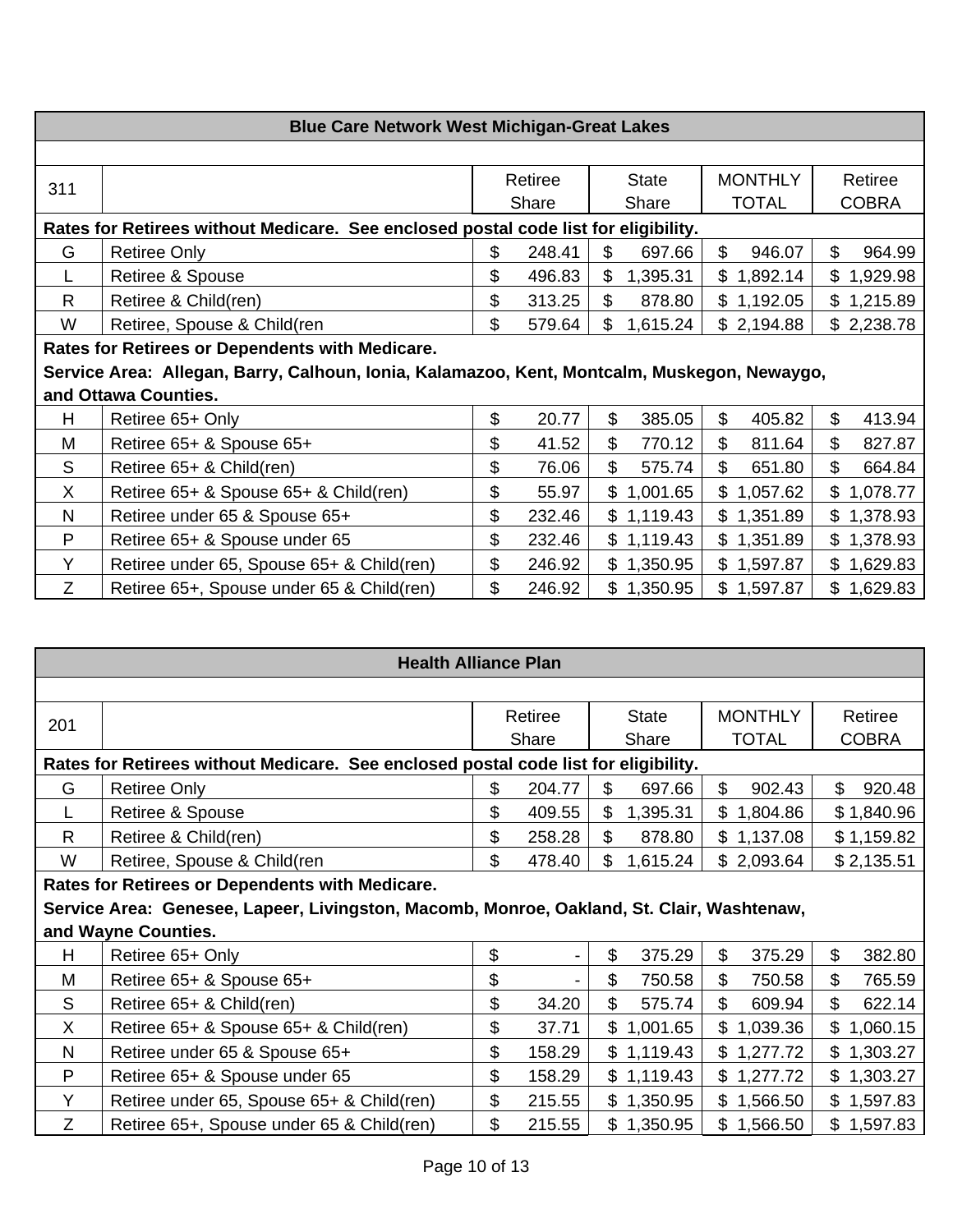|                          | <b>HealthPlus</b>                                                                       |                           |         |              |                |              |  |  |  |  |  |
|--------------------------|-----------------------------------------------------------------------------------------|---------------------------|---------|--------------|----------------|--------------|--|--|--|--|--|
|                          |                                                                                         |                           |         |              |                |              |  |  |  |  |  |
| 622                      |                                                                                         |                           | Retiree | <b>State</b> | <b>MONTHLY</b> | Retiree      |  |  |  |  |  |
|                          |                                                                                         |                           | Share   | Share        | <b>TOTAL</b>   | <b>COBRA</b> |  |  |  |  |  |
|                          | Rates for Retirees without Medicare. See enclosed postal code list for eligibility.     |                           |         |              |                |              |  |  |  |  |  |
| G                        | <b>Retiree Only</b>                                                                     | \$                        | 345.72  | \$<br>697.66 | \$1,043.38     | \$1,064.25   |  |  |  |  |  |
|                          | Retiree & Spouse                                                                        | \$                        | 691.45  | \$1,395.31   | \$2,086.76     | \$2,128.50   |  |  |  |  |  |
| R                        | Retiree & Child(ren)                                                                    | \$                        | 435.86  | \$<br>878.80 | \$1,314.66     | \$1,340.95   |  |  |  |  |  |
| W                        | Retiree, Spouse & Child(ren                                                             | \$                        | 805.40  | \$1,615.24   | \$2,420.64     | \$2,469.05   |  |  |  |  |  |
|                          | Rates for Retirees or Dependents with Medicare.                                         |                           |         |              |                |              |  |  |  |  |  |
|                          | Service Area: Arenac, Bay, Genesee, Lapeer, Oakland, Saginaw, Shiawassee, St. Clair and |                           |         |              |                |              |  |  |  |  |  |
| <b>Tuscola Counties.</b> |                                                                                         |                           |         |              |                |              |  |  |  |  |  |
| H                        | Retiree 65+ Only                                                                        | \$                        |         | \$<br>380.23 | \$<br>380.23   | \$<br>387.83 |  |  |  |  |  |
| Μ                        | Retiree 65+ & Spouse 65+                                                                | \$                        |         | \$<br>760.46 | \$<br>760.46   | \$<br>775.67 |  |  |  |  |  |
| S                        | Retiree 65+ & Child(ren)                                                                | \$                        | 261.80  | \$<br>575.74 | \$<br>837.54   | \$<br>854.29 |  |  |  |  |  |
| X.                       | Retiree 65+ & Spouse 65+ & Child(ren)                                                   | \$                        | 216.12  | \$1,001.65   | \$<br>1,217.77 | \$1,242.13   |  |  |  |  |  |
| N                        | Retiree under 65 & Spouse 65+                                                           | \$                        | 304.18  | \$1,119.43   | \$1,423.61     | \$1,452.08   |  |  |  |  |  |
| P                        | Retiree 65+ & Spouse under 65                                                           | \$                        | 304.18  | \$1,119.43   | \$1,423.61     | \$1,452.08   |  |  |  |  |  |
| Y                        | Retiree under 65, Spouse 65+ & Child(ren)                                               | $\boldsymbol{\mathsf{S}}$ | 282.81  | \$1,350.95   | \$1,633.76     | \$1,666.44   |  |  |  |  |  |
| Z.                       | Retiree 65+, Spouse under 65 & Child(ren)                                               | \$                        | 282.81  | \$1,350.95   | \$1,633.76     | \$1,666.44   |  |  |  |  |  |

| <b>PHP-Lansing</b>                                                                                  |                             |       |         |    |              |   |                |                |
|-----------------------------------------------------------------------------------------------------|-----------------------------|-------|---------|----|--------------|---|----------------|----------------|
|                                                                                                     |                             |       |         |    |              |   |                |                |
| 878                                                                                                 |                             |       | Retiree |    | <b>State</b> |   | <b>MONTHLY</b> | Retiree        |
|                                                                                                     |                             | Share |         |    | Share        |   | <b>TOTAL</b>   | <b>COBRA</b>   |
| Rates for Retirees without Medicare. See enclosed postal code list for eligibility. This HMO is not |                             |       |         |    |              |   |                |                |
| available to retirees who are Medicare eligible or to retirees with Medicare-eligible dependents.   |                             |       |         |    |              |   |                |                |
| G                                                                                                   | <b>Retiree Only</b>         | \$    | 257.46  | \$ | 697.66       | S | 955.12         | 974.22         |
|                                                                                                     | <b>Retiree &amp; Spouse</b> | \$    | 514.93  | \$ | 1,395.31     |   | \$1,910.24     | \$<br>1,948.44 |
| R                                                                                                   | Retiree & Child(ren)        | \$    | 324.28  | \$ | 878.80       |   | \$1,203.08     | \$1,227.14     |
| W                                                                                                   | Retiree, Spouse & Child(ren | \$    | 596.15  | \$ | 1,615.24     |   | \$2,211.39     | \$2,255.62     |

| <b>Priority West</b>                                                                |                             |                  |        |                 |                |                |  |
|-------------------------------------------------------------------------------------|-----------------------------|------------------|--------|-----------------|----------------|----------------|--|
|                                                                                     |                             |                  |        |                 |                |                |  |
| 555                                                                                 |                             | Retiree<br>Share |        | <b>State</b>    | <b>MONTHLY</b> | Retiree        |  |
|                                                                                     |                             |                  |        | Share           | <b>TOTAL</b>   | <b>COBRA</b>   |  |
| Rates for Retirees without Medicare. See enclosed postal code list for eligibility. |                             |                  |        |                 |                |                |  |
| G                                                                                   | <b>Retiree Only</b>         | \$               | 202.69 | \$<br>697.66    | 900.35<br>S.   | 918.36<br>S    |  |
|                                                                                     | <b>Retiree &amp; Spouse</b> | \$               | 403.55 | 1,395.31<br>\$  | 1,798.86<br>\$ | 1,834.84<br>\$ |  |
| R                                                                                   | Retiree & Child(ren)        | \$               | 254.46 | 878.80<br>\$    | 1,133.26<br>\$ | \$1,155.93     |  |
| W                                                                                   | Retiree, Spouse & Child(ren |                  | 471.42 | 1,615.24<br>\$. | \$2,086.66     | \$2,128.39     |  |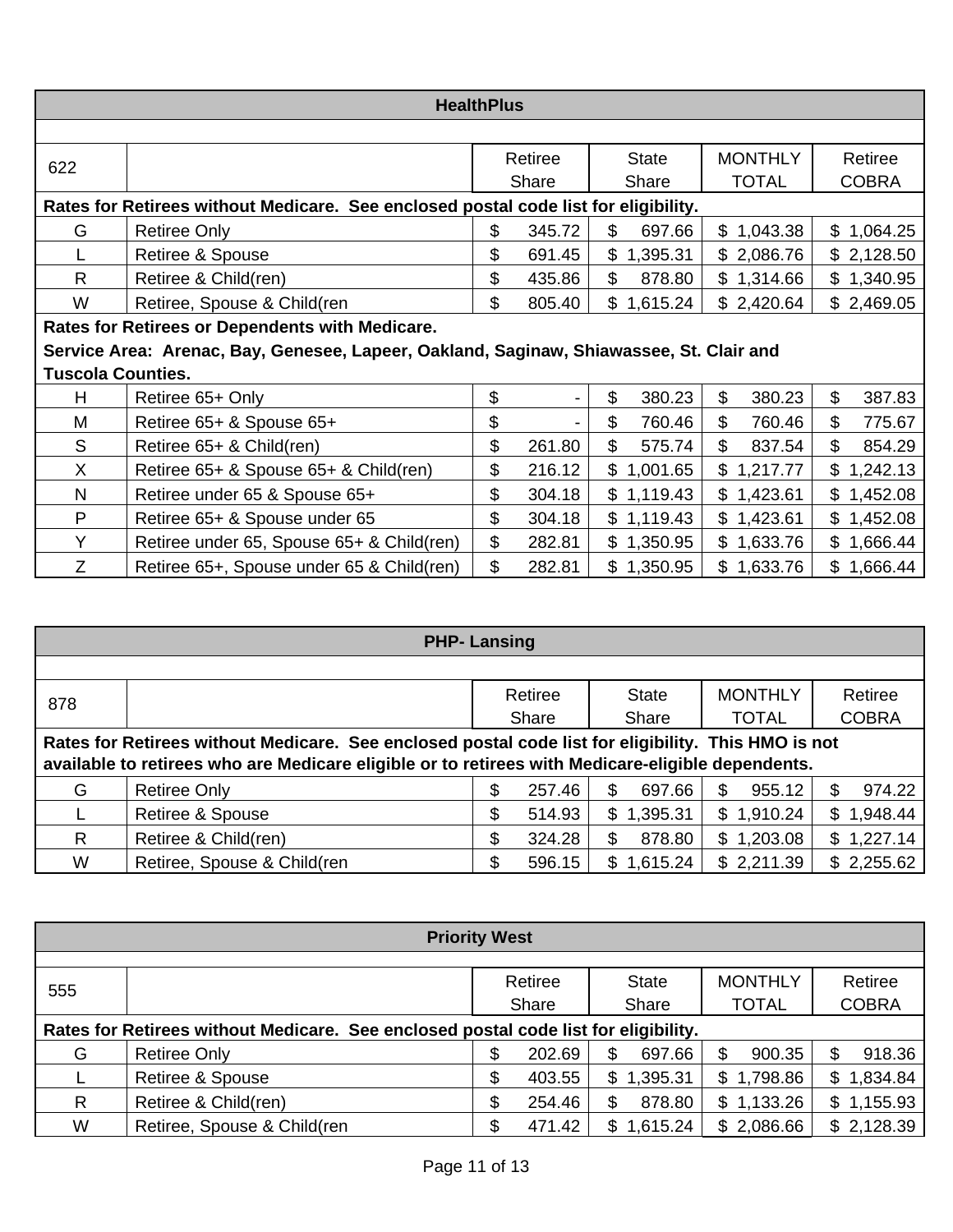| <b>Priority West (con't)</b>                                                     |                                                 |    |         |                |              |                |     |              |
|----------------------------------------------------------------------------------|-------------------------------------------------|----|---------|----------------|--------------|----------------|-----|--------------|
| 555                                                                              |                                                 |    | Retiree |                | <b>State</b> | <b>MONTHLY</b> |     | Retiree      |
|                                                                                  |                                                 |    | Share   |                | Share        | <b>TOTAL</b>   |     | <b>COBRA</b> |
|                                                                                  | Rates for Retirees or Dependents with Medicare. |    |         |                |              |                |     |              |
| Service Area: Allegan, Antrim, Benzie, Crawford, Grand Traverse, Kalkaska, Kent, |                                                 |    |         |                |              |                |     |              |
| Leenanau, Manistee, Montcalm, Muskegon, Oceana, Osceola, and Ottawa Counties.    |                                                 |    |         |                |              |                |     |              |
| H                                                                                | Retiree 65+ Only                                | \$ | 214.27  | \$             | 385.05       | 599.32<br>S.   | \$. | 611.31       |
| М                                                                                | Retiree 65+ & Spouse 65+                        | \$ | 428.52  | \$             | 770.12       | \$1,198.64     |     | \$1,222.61   |
| S                                                                                | Retiree 65+ & Child(ren)                        | \$ | 483.08  | $\mathfrak{L}$ | 575.74       | \$1,058.82     |     | \$1,080.00   |
| X.                                                                               | Retiree 65+ & Spouse 65+ & Child(ren)           | \$ | 656.49  | $\mathbb{S}$   | 1,001.65     | \$1,658.14     |     | \$1,691.30   |
| N                                                                                | Retiree under 65 & Spouse 65+                   | \$ | 198.05  |                | \$1,119.43   | \$1,317.48     |     | \$1,343.83   |
| P                                                                                | Retiree 65+ & Spouse under 65                   | \$ | 198.05  |                | \$1,119.43   | \$1,317.48     |     | \$1,343.83   |
| Y                                                                                | Retiree under 65, Spouse 65+ & Child(ren)       | \$ | 426.03  |                | \$1,350.95   | \$1,776.98     |     | \$1,812.52   |
| Z.                                                                               | Retiree 65+, Spouse under 65 & Child(ren)       | \$ | 426.03  | \$             | 1,350.95     | \$1,776.98     | \$  | 1,812.52     |

| <b>Priority East</b>                                                                                |                             |              |                |                |                |  |  |
|-----------------------------------------------------------------------------------------------------|-----------------------------|--------------|----------------|----------------|----------------|--|--|
|                                                                                                     |                             |              |                |                |                |  |  |
|                                                                                                     |                             | Retiree      | <b>State</b>   | <b>MONTHLY</b> | Retiree        |  |  |
|                                                                                                     |                             | Share        | Share          | <b>TOTAL</b>   | <b>COBRA</b>   |  |  |
| Rates for Retirees without Medicare. See enclosed postal code list for eligibility. This HMO is not |                             |              |                |                |                |  |  |
| available to retirees who are Medicare eligible or to retirees with Medicare-eligible dependents.   |                             |              |                |                |                |  |  |
| G                                                                                                   | <b>Retiree Only</b>         | \$<br>202.69 | \$<br>697.66   | 900.35<br>\$   | 918.36<br>\$   |  |  |
|                                                                                                     | <b>Retiree &amp; Spouse</b> | \$<br>403.55 | 1,395.31<br>\$ | \$1,798.86     | 1,834.84<br>\$ |  |  |
| R.                                                                                                  | Retiree & Child(ren)        | \$<br>254.46 | 878.80<br>S.   | \$1,133.26     | \$1,155.93     |  |  |
| W                                                                                                   | Retiree, Spouse & Child(ren | 471.42<br>\$ | 1,615.24<br>\$ | \$2,086.66     | \$2,128.39     |  |  |

| <b>Priority South</b>                                                                               |                             |              |                |                |                |  |  |
|-----------------------------------------------------------------------------------------------------|-----------------------------|--------------|----------------|----------------|----------------|--|--|
|                                                                                                     |                             |              |                |                |                |  |  |
|                                                                                                     |                             | Retiree      | <b>State</b>   | <b>MONTHLY</b> | Retiree        |  |  |
|                                                                                                     |                             | Share        | Share          | <b>TOTAL</b>   | <b>COBRA</b>   |  |  |
| Rates for Retirees without Medicare. See enclosed postal code list for eligibility. This HMO is not |                             |              |                |                |                |  |  |
| available to retirees who are Medicare eligible or to retirees with Medicare-eligible dependents.   |                             |              |                |                |                |  |  |
| G                                                                                                   | <b>Retiree Only</b>         | \$<br>202.69 | \$<br>697.66   | \$<br>900.35   | 918.36<br>S.   |  |  |
|                                                                                                     | <b>Retiree &amp; Spouse</b> | \$<br>403.55 | \$<br>1,395.31 | \$1,798.86     | 1,834.84<br>\$ |  |  |
| R.                                                                                                  | Retiree & Child(ren)        | \$<br>254.46 | \$<br>878.80   | \$1,133.26     | \$1,155.93     |  |  |
| W                                                                                                   | Retiree, Spouse & Child(ren | 471.42<br>\$ | 1,615.24<br>\$ | \$2,086.66     | \$2,128.39     |  |  |